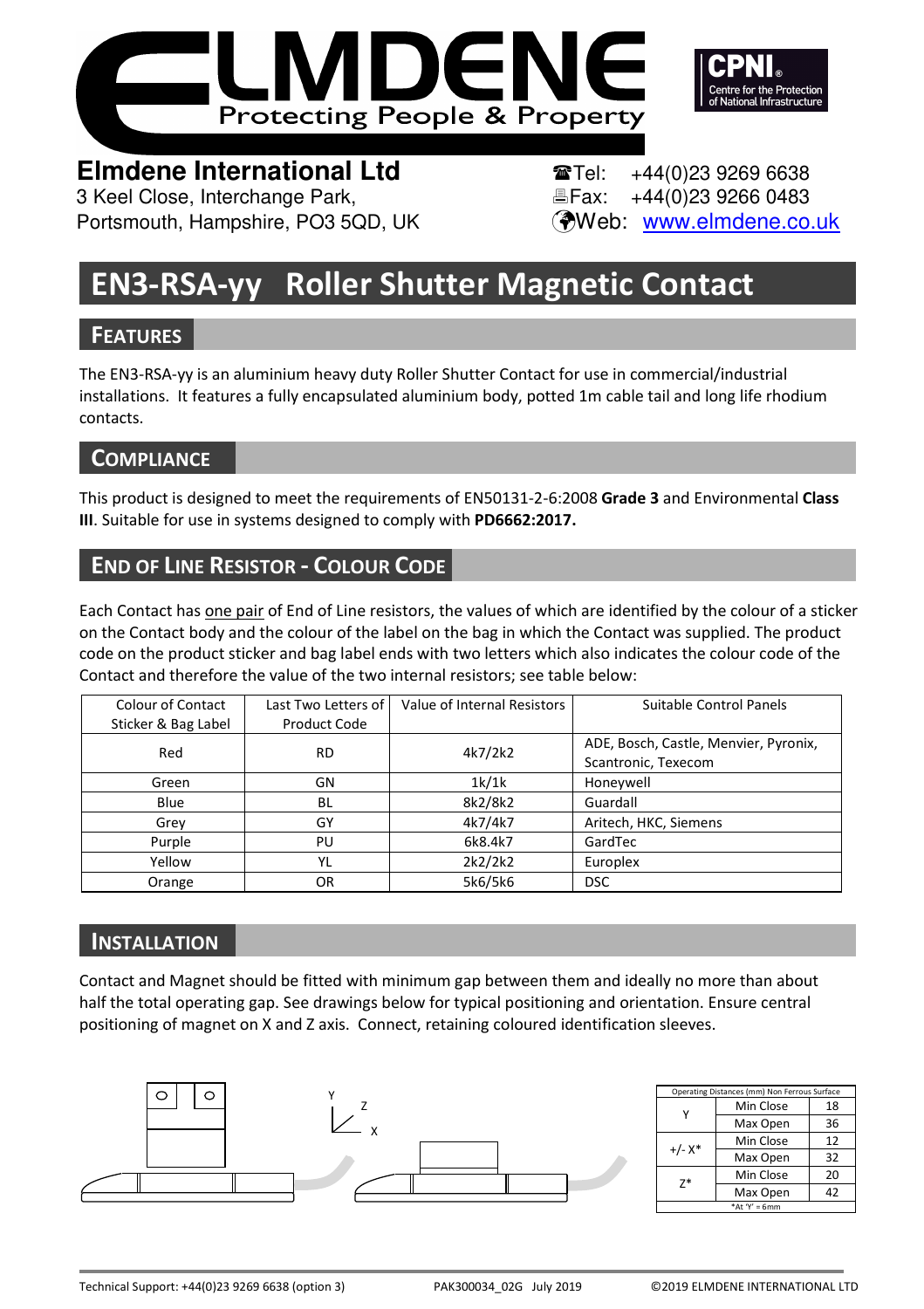

### **CONNECTION**

The Contact can be used in the following formats:

- Double pole (No Resistors) Single and double leaf doors Figures 1 & 2
- Fully Supervised Loop Single and double leaf doors All panels except Guardall Figures 3 & 4
- Fully Supervised Loop Single and double leaf doors Guardall panels Fully Supervised Loop Single

#### **IMPORTANT**

#### **Do not shorten cable before reading the following paragraph.**

The contact wires have been colour coded using coloured sleeves. The core wires are not coloured inside the sheath. To shorten the overall cable length, strip the sheath and slide the sleeves down the wires, then cut the cable to the required length, ensuring the coloured sleeves remain on the core wires. The six wires are: 2 x white, 1 x red, 1 x yellow, 1 x blue & 1 x black.

#### **Double Pole Wiring - No Resistors**

Figure 1: Single Leaf Door Figure 2: Double Leaf Door



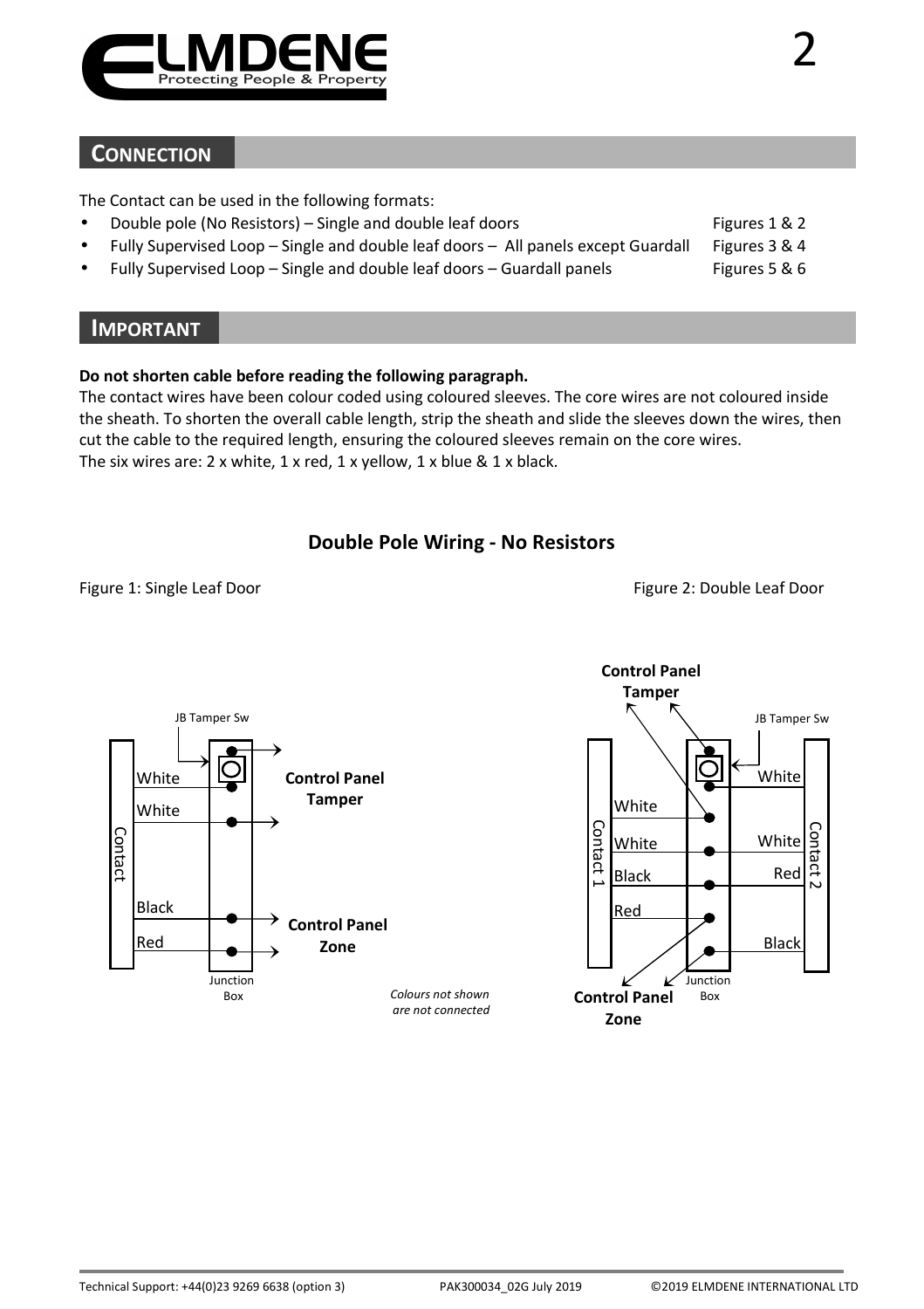

# **Fully Supervised Loop – All panels except Guardall**

Figure 3: Single Leaf Door **Figure 4: Double Leaf Door** Figure 4: Double Leaf Door



# **Fully Supervised Loop – Guardall Panels**

Figure 5: Single Leaf Door **Figure 6: Double Leaf Door** Figure 6: Double Leaf Door